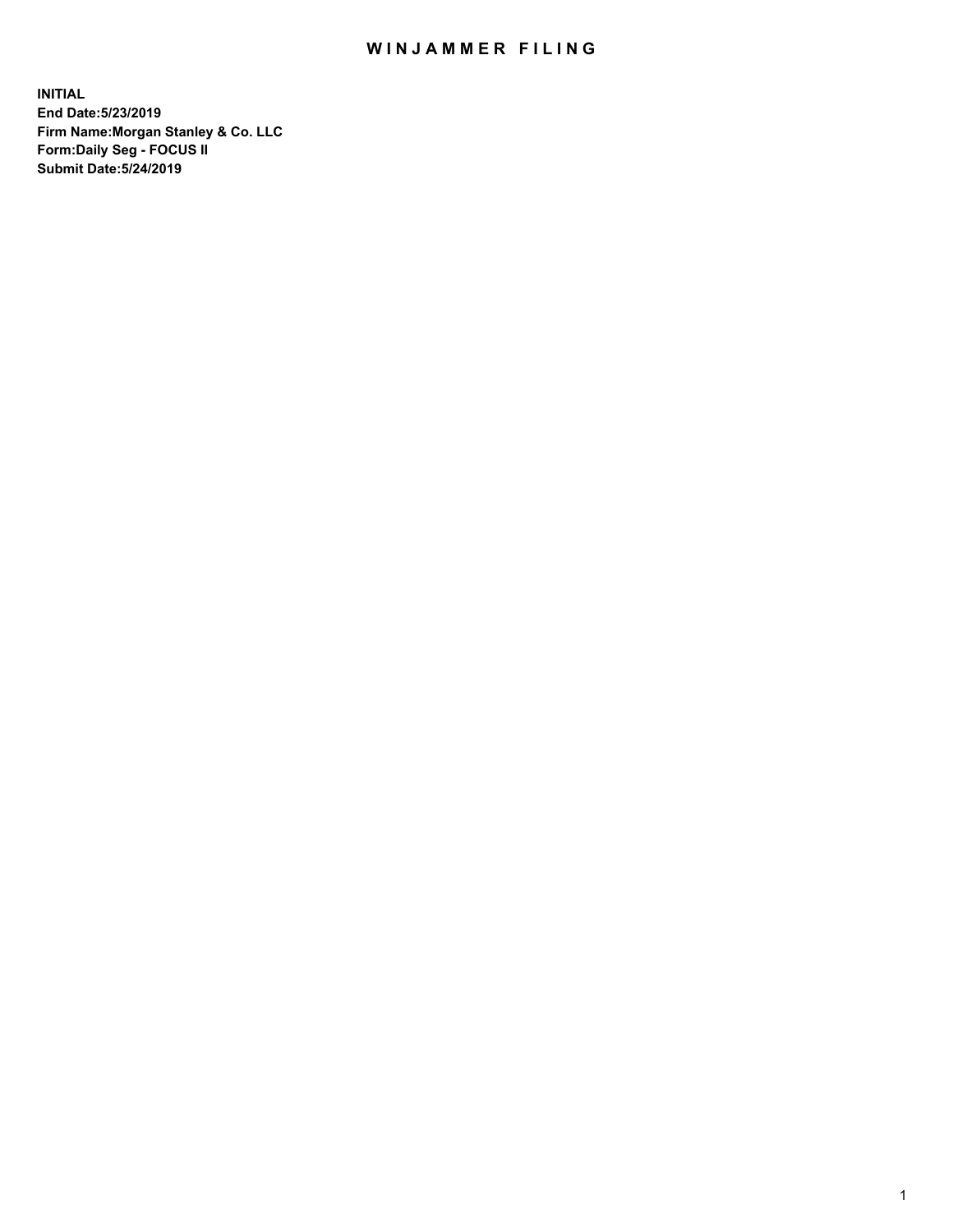**INITIAL End Date:5/23/2019 Firm Name:Morgan Stanley & Co. LLC Form:Daily Seg - FOCUS II Submit Date:5/24/2019 Daily Segregation - Cover Page**

| Name of Company                                                                                                                                                                                                                                                                                                                | Morgan Stanley & Co. LLC                                    |
|--------------------------------------------------------------------------------------------------------------------------------------------------------------------------------------------------------------------------------------------------------------------------------------------------------------------------------|-------------------------------------------------------------|
| <b>Contact Name</b>                                                                                                                                                                                                                                                                                                            | <b>Ikram Shah</b>                                           |
| <b>Contact Phone Number</b>                                                                                                                                                                                                                                                                                                    | 212-276-0963                                                |
| <b>Contact Email Address</b>                                                                                                                                                                                                                                                                                                   | Ikram.shah@morganstanley.com                                |
| FCM's Customer Segregated Funds Residual Interest Target (choose one):<br>a. Minimum dollar amount: ; or<br>b. Minimum percentage of customer segregated funds required:% ; or<br>c. Dollar amount range between: and; or<br>d. Percentage range of customer segregated funds required between:% and%.                         | 235,000,000<br><u>0</u><br>0 <sub>0</sub><br>0 <sub>0</sub> |
| FCM's Customer Secured Amount Funds Residual Interest Target (choose one):<br>a. Minimum dollar amount: ; or<br>b. Minimum percentage of customer secured funds required:%; or<br>c. Dollar amount range between: and; or<br>d. Percentage range of customer secured funds required between:% and%.                            | 140,000,000<br><u>0</u><br>0 <sub>0</sub><br>0 <sub>0</sub> |
| FCM's Cleared Swaps Customer Collateral Residual Interest Target (choose one):<br>a. Minimum dollar amount: ; or<br>b. Minimum percentage of cleared swaps customer collateral required:% ; or<br>c. Dollar amount range between: and; or<br>d. Percentage range of cleared swaps customer collateral required between:% and%. | 92,000,000<br><u>0</u><br><u>00</u><br>0 <sub>0</sub>       |

Attach supporting documents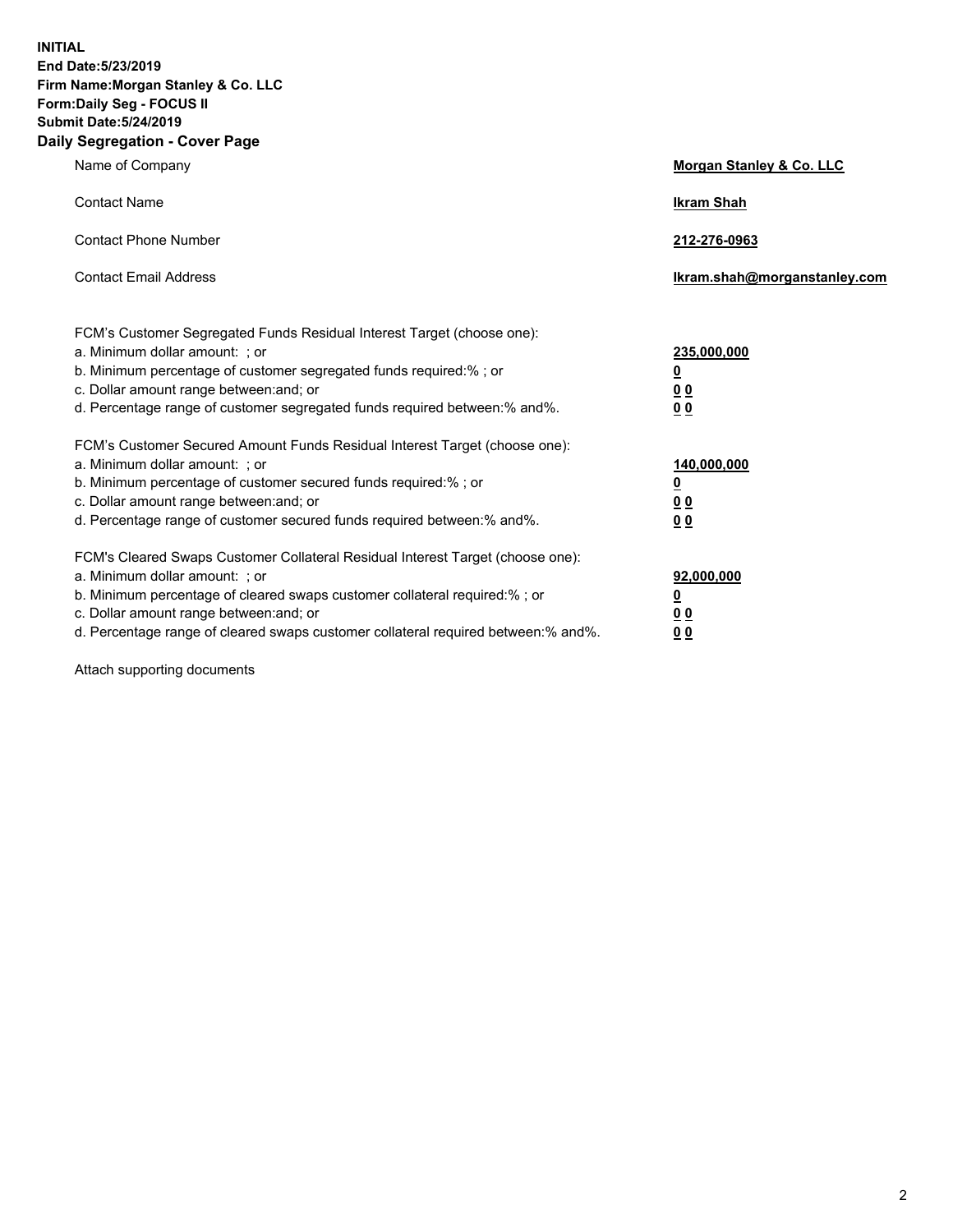## **INITIAL End Date:5/23/2019 Firm Name:Morgan Stanley & Co. LLC Form:Daily Seg - FOCUS II Submit Date:5/24/2019 Daily Segregation - Secured Amounts**

|    | Foreign Futures and Foreign Options Secured Amounts                                                                             |                                     |
|----|---------------------------------------------------------------------------------------------------------------------------------|-------------------------------------|
|    | Amount required to be set aside pursuant to law, rule or regulation of a foreign                                                | $0$ [7305]                          |
|    | government or a rule of a self-regulatory organization authorized thereunder                                                    |                                     |
| 1. | Net ledger balance - Foreign Futures and Foreign Option Trading - All Customers                                                 |                                     |
|    | A. Cash                                                                                                                         | 3,135,596,943 [7315]                |
|    | B. Securities (at market)                                                                                                       | 2,484,447,020 [7317]                |
| 2. | Net unrealized profit (loss) in open futures contracts traded on a foreign board of trade                                       | -560,462,324 [7325]                 |
| 3. | Exchange traded options                                                                                                         |                                     |
|    | a. Market value of open option contracts purchased on a foreign board of trade                                                  | 15,566,591 [7335]                   |
|    | b. Market value of open contracts granted (sold) on a foreign board of trade                                                    | -13,601,510 [7337]                  |
| 4. | Net equity (deficit) (add lines 1.2. and 3.)                                                                                    | 5,061,546,720 [7345]                |
| 5. | Account liquidating to a deficit and account with a debit balances - gross amount                                               | 330,228,083 [7351]                  |
|    | Less: amount offset by customer owned securities                                                                                | <u>-329,651,374</u> [7352] <u>!</u> |
| 6. | Amount required to be set aside as the secured amount - Net Liquidating Equity                                                  | 5,062,123,429 [7355]                |
|    | Method (add lines 4 and 5)                                                                                                      |                                     |
| 7. | Greater of amount required to be set aside pursuant to foreign jurisdiction (above) or line                                     | 5,062,123,429 [7360]                |
|    | 6.                                                                                                                              |                                     |
|    | FUNDS DEPOSITED IN SEPARATE REGULATION 30.7 ACCOUNTS                                                                            |                                     |
| 1. | Cash in banks                                                                                                                   |                                     |
|    | A. Banks located in the United States                                                                                           | 401,696,529 [7500]                  |
|    | B. Other banks qualified under Regulation 30.7                                                                                  | 242,663,878 [7520] 6                |
| 2. |                                                                                                                                 | [7530]                              |
|    | Securities                                                                                                                      |                                     |
|    | A. In safekeeping with banks located in the United States<br>B. In safekeeping with other banks qualified under Regulation 30.7 | 654,333,270 [7540]                  |
| 3. | Equities with registered futures commission merchants                                                                           | 0 [7560] 654,333,270                |
|    | A. Cash                                                                                                                         | 6,142,677 [7580]                    |
|    | <b>B.</b> Securities                                                                                                            | $0$ [7590]                          |
|    | C. Unrealized gain (loss) on open futures contracts                                                                             | -391,754 [7600]                     |
|    | D. Value of long option contracts                                                                                               | $0$ [7610]                          |
|    | E. Value of short option contracts                                                                                              | 0 [7615] 5,750,923 [7               |
| 4. | Amounts held by clearing organizations of foreign boards of trade                                                               |                                     |
|    | A. Cash                                                                                                                         | $0$ [7640]                          |
|    | <b>B.</b> Securities                                                                                                            | $0$ [7650]                          |
|    | C. Amount due to (from) clearing organization - daily variation                                                                 | $0$ [7660]                          |
|    | D. Value of long option contracts                                                                                               | $0$ [7670]                          |
|    | E. Value of short option contracts                                                                                              | 0 [7675] 0 [7680]                   |
| 5. | Amounts held by members of foreign boards of trade                                                                              |                                     |
|    | A. Cash                                                                                                                         | 2,676,461,752 [7700]                |
|    | <b>B.</b> Securities                                                                                                            | 1,830,113,750 [7710]                |
|    | C. Unrealized gain (loss) on open futures contracts                                                                             | -560,070,570 [7720]                 |
|    | D. Value of long option contracts                                                                                               | 15,566,591 [7730]                   |
|    | E. Value of short option contracts                                                                                              | <u>-13,601,510</u> [7735] 3.        |
|    |                                                                                                                                 | [7740]                              |
| 6. | Amounts with other depositories designated by a foreign board of trade                                                          | $0$ [7760]                          |
| 7. | Segregated funds on hand                                                                                                        | $0$ [7765]                          |
| 8. | Total funds in separate section 30.7 accounts                                                                                   | 5,252,914,613 [7770]                |
| 9. | Excess (deficiency) Set Aside for Secured Amount (subtract line 7 Secured Statement                                             | 190,791,184 [7380]                  |
|    | Page 1 from Line 8)                                                                                                             |                                     |
|    |                                                                                                                                 |                                     |

- 10. Management Target Amount for Excess funds in separate section 30.7 accounts **140,000,000** [7780]
- 11. Excess (deficiency) funds in separate 30.7 accounts over (under) Management Target **50,791,184** [7785]

**96,943** [7315] B. Securities (at market) **2,484,447,020** [7317] 46,720 [7345] Less: amount offset by customer owned securities **-329,651,374** [7352] **576,709** [7354] **5,062,123,429** [7355]

**8.529** [7500] 8,878 [7520] **644,360,407** 

 $654,333,270$  [7570]

E. Value of short option contracts **0** [7615] **5,750,923** [7620]

 A. Cash **2,676,461,752** [7700] **13,750** [7710] C. Unrealized gain (loss) on open futures contracts **-560,070,570** [7720] E. Value of short option contracts **-13,601,510** [7735] **3,948,470,013 190,791,184** [7380]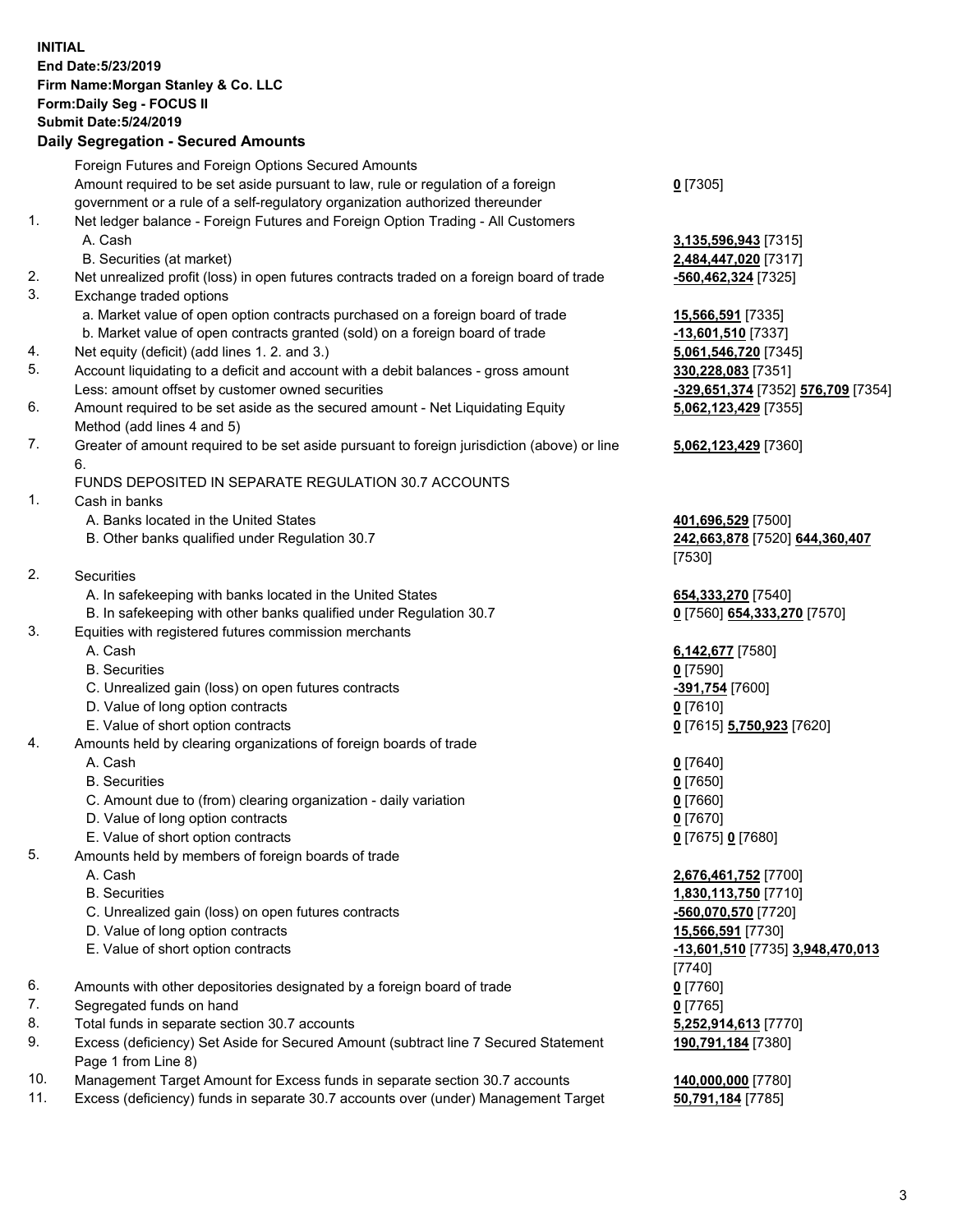**INITIAL End Date:5/23/2019 Firm Name:Morgan Stanley & Co. LLC Form:Daily Seg - FOCUS II Submit Date:5/24/2019 Daily Segregation - Segregation Statement** SEGREGATION REQUIREMENTS(Section 4d(2) of the CEAct) 1. Net ledger balance A. Cash **10,044,909,474** [7010] B. Securities (at market) **6,189,172,657** [7020] 2. Net unrealized profit (loss) in open futures contracts traded on a contract market **485,216,170** [7030] 3. Exchange traded options A. Add market value of open option contracts purchased on a contract market **421,933,398** [7032] B. Deduct market value of open option contracts granted (sold) on a contract market **-299,555,029** [7033] 4. Net equity (deficit) (add lines 1, 2 and 3) **16,841,676,670** [7040] 5. Accounts liquidating to a deficit and accounts with debit balances - gross amount **604,322,873** [7045] Less: amount offset by customer securities **-598,159,593** [7047] **6,163,280** [7050] 6. Amount required to be segregated (add lines 4 and 5) **16,847,839,950** [7060] FUNDS IN SEGREGATED ACCOUNTS 7. Deposited in segregated funds bank accounts A. Cash **4,249,688,097** [7070] B. Securities representing investments of customers' funds (at market) **0** [7080] C. Securities held for particular customers or option customers in lieu of cash (at market) **513,203,308** [7090] 8. Margins on deposit with derivatives clearing organizations of contract markets A. Cash **6,423,683,275** [7100] B. Securities representing investments of customers' funds (at market) **0** [7110] C. Securities held for particular customers or option customers in lieu of cash (at market) **5,675,969,349** [7120] 9. Net settlement from (to) derivatives clearing organizations of contract markets **139,666,833** [7130] 10. Exchange traded options A. Value of open long option contracts **421,933,398** [7132] B. Value of open short option contracts **-299,555,029** [7133] 11. Net equities with other FCMs A. Net liquidating equity **8,763,110** [7140] B. Securities representing investments of customers' funds (at market) **0** [7160] C. Securities held for particular customers or option customers in lieu of cash (at market) **0** [7170] 12. Segregated funds on hand **0** [7150] 13. Total amount in segregation (add lines 7 through 12) **17,133,352,341** [7180] 14. Excess (deficiency) funds in segregation (subtract line 6 from line 13) **285,512,391** [7190]

- 15. Management Target Amount for Excess funds in segregation **235,000,000** [7194]
- 16. Excess (deficiency) funds in segregation over (under) Management Target Amount Excess

**50,512,391** [7198]